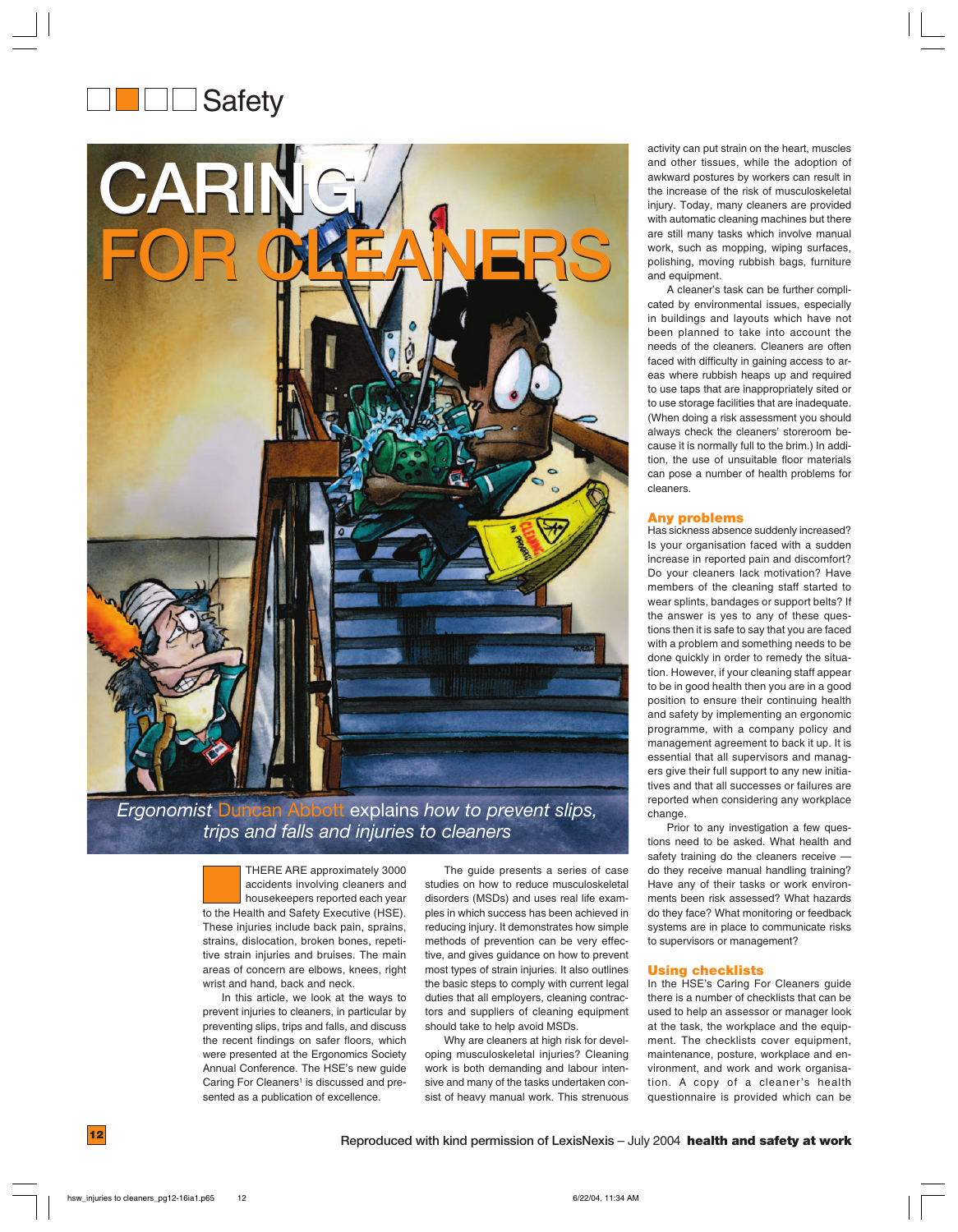

#### **Typical causes of injury to cleaners**

| Lifting heavy weights        | Lack of time to work safely       |
|------------------------------|-----------------------------------|
| Dangerous work heights       | Poorly designed equipment         |
| <b>Restricted workspaces</b> | Poor equipment maintenance        |
| Poor access                  | Lack of equipment                 |
| Heavy physical work          | <b>Walking on slippery floors</b> |
| <b>Uneven surfaces</b>       | <b>Cluttered workspaces</b>       |
| <b>Forceful movements</b>    | Carrying equipment on stairs      |

Source: HSE

used for both monitoring and early hazard detection and avoidance. It would be easy to compile a risk assessment form from the illustrative checklists.

When assessing manual handling in the cleaner's work, it is important to check for lifting and lowering equipment and objects (monitors, heavy files, piles of rubbish, materials), and pushing and pulling tasks (when moving items out of the way during cleaning, loading or unloading).

During the assessment it is important that you do not overlook the cleaning equipment itself. If equipment is vibrating, for example, there might be fouling or blockage. Equipment should be regularly serviced and maintained; otherwise poor equipment may lead to an increase in the need of force required when operating it. The amount of force required to operate the cleaning and ancillary equipment should be noted in the assessment.

The risk assessment should also examine how the cleaners' work is organised and the type of working practices and then evaluate them to determine whether they are acceptable. For example, is one person carrying out a 2-person task? Is there a risk acceptance culture amongst cleaning staff? It should help you identify what problems and hazards face the cleaners; armed with this information you can determine who in the organisation should do what. At the least, a basic health and safety policy should be implemented that allows for concerns or problems to be communicated to the management.

#### **The training programme**

The following issues should be included in a training programme for cleaners:

- aeneral health and safety training making cleaners aware of the risks, trips and falls (They should be aware that they can contribute to accidents as easily as suffer from them.)
- postural awareness, eg changing hands, alternating loads, avoid bending
- using work equipment safely, training in the safe use of lifting aids — not just telling users how to use them
- a monitoring system, enabling supervisors to determine which cleaners may need extra training or further advice
- ensuring that there is a feedback system from the cleaners so that problems can be fast tracked to an early solution.

Details of how to design training programmes for the cleaners and how to introduce different working techniques are given in the training section of the HSE's guide Caring For Cleaners. It also makes a number of suggestions for workplace changes.

Importantly, supervisors – who often carry out the training – and managers should recognise that, regardless of how much training is given to workers, training will not compensate for flaws in the machine or equipment design.

HSE's Caring For Cleaners offers 12 case studies which are divided into: equipment changes (alternative equipment to reduce forces required to operate it); manual handling devices; provision of equipment to accommodate all workers; adaptations to improve suitability for work environment; and the provision of sufficient equipment for cleaners.

An important aspect, which is often overlooked, concerns organisational change, such as better training. The HSE's guide includes examples about how the job can be enlarged, how to make effective use of teamwork and how to make daytime cleaning effective. Job rotation, if it is to work properly, must place workers in less ergonomically stressful tasks. (It should not be used to fill job vacancies in the same high exposure area.)

Proper job rotation will allow the muscles used by the worker in carrying out one type of task to recuperate as he or she does another task, which demands the use of a different set of muscles. Job rotation can also be used to stimulate the worker's interest and reduce the boredom and fatigue that can arise from undertaking one type of task continuously. Some employers have found that job rotation helps their injured employees return to work and leads to improvements in quality and productivity.

Four other sections in the guide are oc-

#### **Cleaner, safer floors**

cupational health management, introducing robotic equipment (for dangerous or difficult cleaning areas), how to design with the needs of the cleaner in mind, and reporting ill health.

A useful handy hints section offers some interesting points on workplace changes, cleaning agents and materials, work organisation changes, protective clothing and equipment, see the useful tips panel on page 16.

#### **Why bother**

One of the goals of ergonomics is to design or modify people's work and other activities so that they fall within their capabilities and limitations. The relationship of musculoskeletal pain and discomfort due to awkward work postures, forces, static loading and overuse is widely accepted as an indicator of poor job design<sup>2</sup>.

If you are to design a successful ergonomic programme then it must be based on an adequate risk assessment. For example, look at manual handling tasks to determine why awkward postures are being adopted by the cleaners; try to organise work where high workload, speed and intensity is avoided.

According to the US Department of Labor's Occupational Safety and Health Administration, the success of an ergonomic programme depends on<sup>3</sup>:

- management leadership assign responsibility for ergonomics to designated managers who must communicate policies and practices to employees
- $emplyee$  participation  $-$  so they are aware of ergonomics requirements and have ways to report musculoskeletal disorder (MSD) symptoms and hazards
- MSD management observe and talk to employees carrying out tasks suspected of causing MSDs in order to uncover risk factors

In a session at the Ergonomics Society Annual Conference, which was held in Swansea during April, researchers presented findings of Improving Slip Resistance With Optimal Floor Cleaning — A Preliminary Field Study. The research found that many accidents occur on floors exposed to food contaminants. Cleaning efficiency was found to depend on many parameters, whether the tool was dirty or clean, the type of flooring (vinyl, quarry tile etc), the finish (acrylic, glaze), the condition (new, worn, fouled, acid etched), fat (oil, grease) concentration, and whether the method used was damp or immersion mopping.

The researchers defined 6 categories of floor cleaner and measured the cleaning efficiency based on the amount of fat left on the floor after the cleaning process. The research found immersion mopping gives more time for the floor cleaner to act; it is always more effective. They also found that there is little difference between the floor cleaners when they are not used properly, and the accumulation of fat reduces the effectiveness of all the floor cleaners. To avoid fat accumulation both in the mop and solution, the researchers recommend that the tools should be cleaned frequently during use and the cleaning solution should be changed when it becomes dirty.

In relation to the temperature of the cleaning solution, it was found that hot water does not always improve the efficiency of cleaning; in some cases hot water was found to reduce the cleaning efficiency.

From the study it was concluded that not all floor cleaners are equal, immersion mopping is more efficient, and fat accumulation reduces the cleaning efficiency thus it is necessary to use a clean mop<sup>4</sup>.